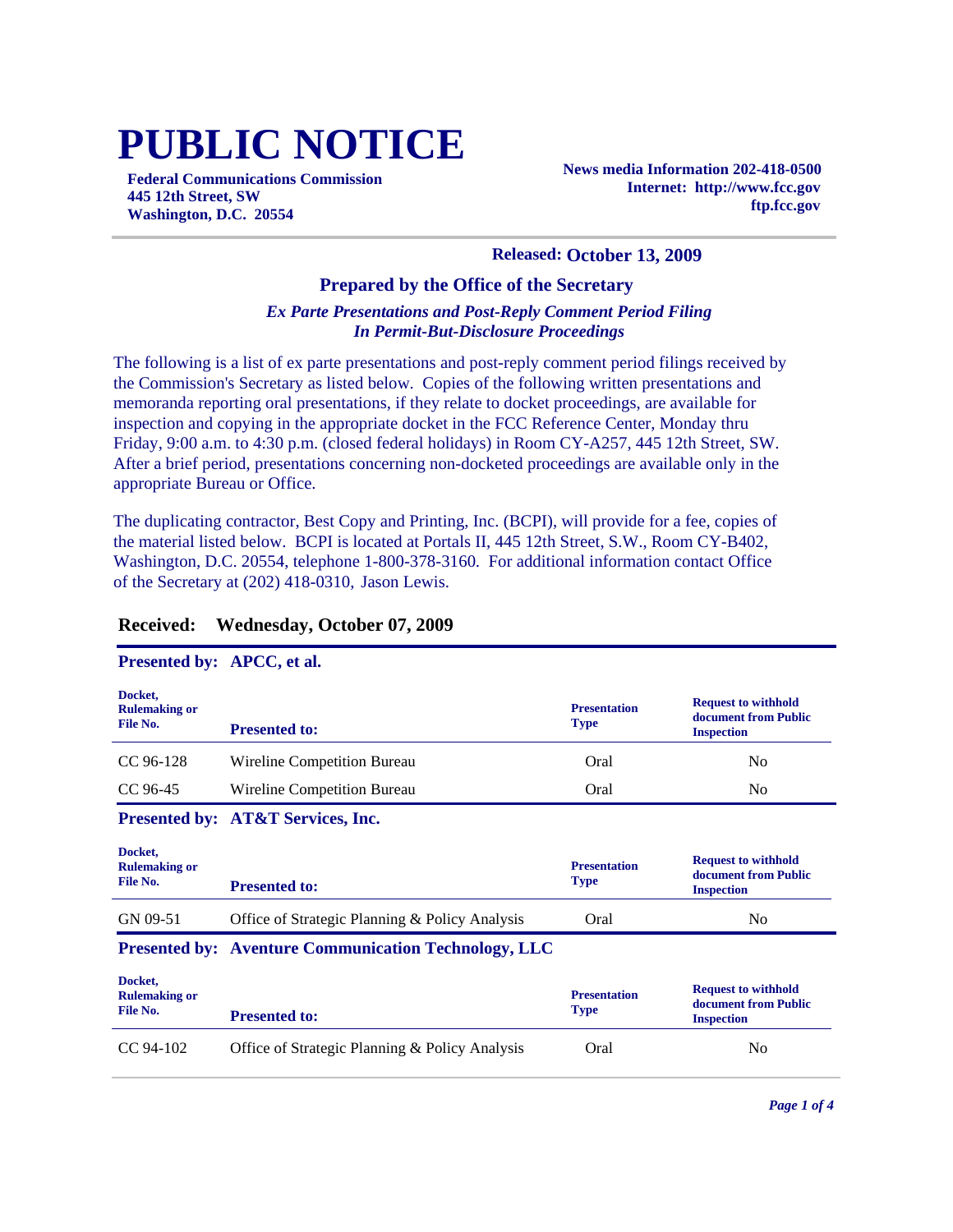| GN 09-137 | Office of Strategic Planning & Policy Analysis | Oral | N <sub>0</sub> |
|-----------|------------------------------------------------|------|----------------|
| GN 09-47  | Office of Strategic Planning & Policy Analysis | Oral | No             |
| GN 09-51  | Office of Strategic Planning & Policy Analysis | Oral | No             |
| PS 06-229 | Office of Strategic Planning & Policy Analysis | Oral | No             |
| PS 07-114 | Office of Strategic Planning & Policy Analysis | Oral | No             |
| WC 05-196 | Office of Strategic Planning & Policy Analysis | Oral | No             |
| WC 09-152 | <b>Wireline Competition Bureau</b>             | Oral | N <sub>0</sub> |
| WP 07-100 | Office of Strategic Planning & Policy Analysis | Oral | No             |
| WT 06-150 | Office of Strategic Planning & Policy Analysis | Oral | N <sub>0</sub> |

**Presented by: Charter Communications, Inc.**

| Docket,<br><b>Rulemaking or</b><br>File No. | <b>Presented to:</b>            | <b>Presentation</b><br><b>Type</b> | <b>Request to withhold</b><br>document from Public<br><b>Inspection</b> |
|---------------------------------------------|---------------------------------|------------------------------------|-------------------------------------------------------------------------|
| GN 09-51                                    | Office of Commissioner McDowell | Oral                               | No                                                                      |

# **Presented by: Coalition of Concerned Utilties**

| Docket,<br><b>Rulemaking or</b><br>File No. | <b>Presented to:</b>            | <b>Presentation</b><br><b>Type</b> | <b>Request to withhold</b><br>document from Public<br><b>Inspection</b> |
|---------------------------------------------|---------------------------------|------------------------------------|-------------------------------------------------------------------------|
| GN 09-29                                    | Office of Commissioner McDowell | Oral                               | N <sub>o</sub>                                                          |
|                                             | Office of Commissioner Baker    | Oral                               | N <sub>0</sub>                                                          |
|                                             | Media Bureau                    | Oral                               | N <sub>0</sub>                                                          |
|                                             | Wireline Competition Bureau     | Oral                               | N <sub>0</sub>                                                          |
| GN 09-51                                    | Office of Commissioner McDowell | Oral                               | N <sub>0</sub>                                                          |
|                                             | Office of Commissioner Baker    | Oral                               | N <sub>0</sub>                                                          |
|                                             | Media Bureau                    | Oral                               | N <sub>0</sub>                                                          |
|                                             | Wireline Competition Bureau     | Oral                               | N <sub>0</sub>                                                          |
| WC 07-245                                   | Office of Commissioner McDowell | Oral                               | N <sub>0</sub>                                                          |
|                                             | Office of Commissioner Baker    | Oral                               | N <sub>0</sub>                                                          |
|                                             | Media Bureau                    | Oral                               | N <sub>0</sub>                                                          |
|                                             | Wireline Competition Bureau     | Oral                               | N <sub>0</sub>                                                          |
| WC 09-154                                   | Office of Commissioner McDowell | Oral                               | N <sub>0</sub>                                                          |
|                                             | Office of Commissioner Baker    | Oral                               | N <sub>0</sub>                                                          |
|                                             | Media Bureau                    | Oral                               | N <sub>0</sub>                                                          |
|                                             | Wireline Competition Bureau     | Oral                               | N <sub>o</sub>                                                          |
|                                             |                                 |                                    |                                                                         |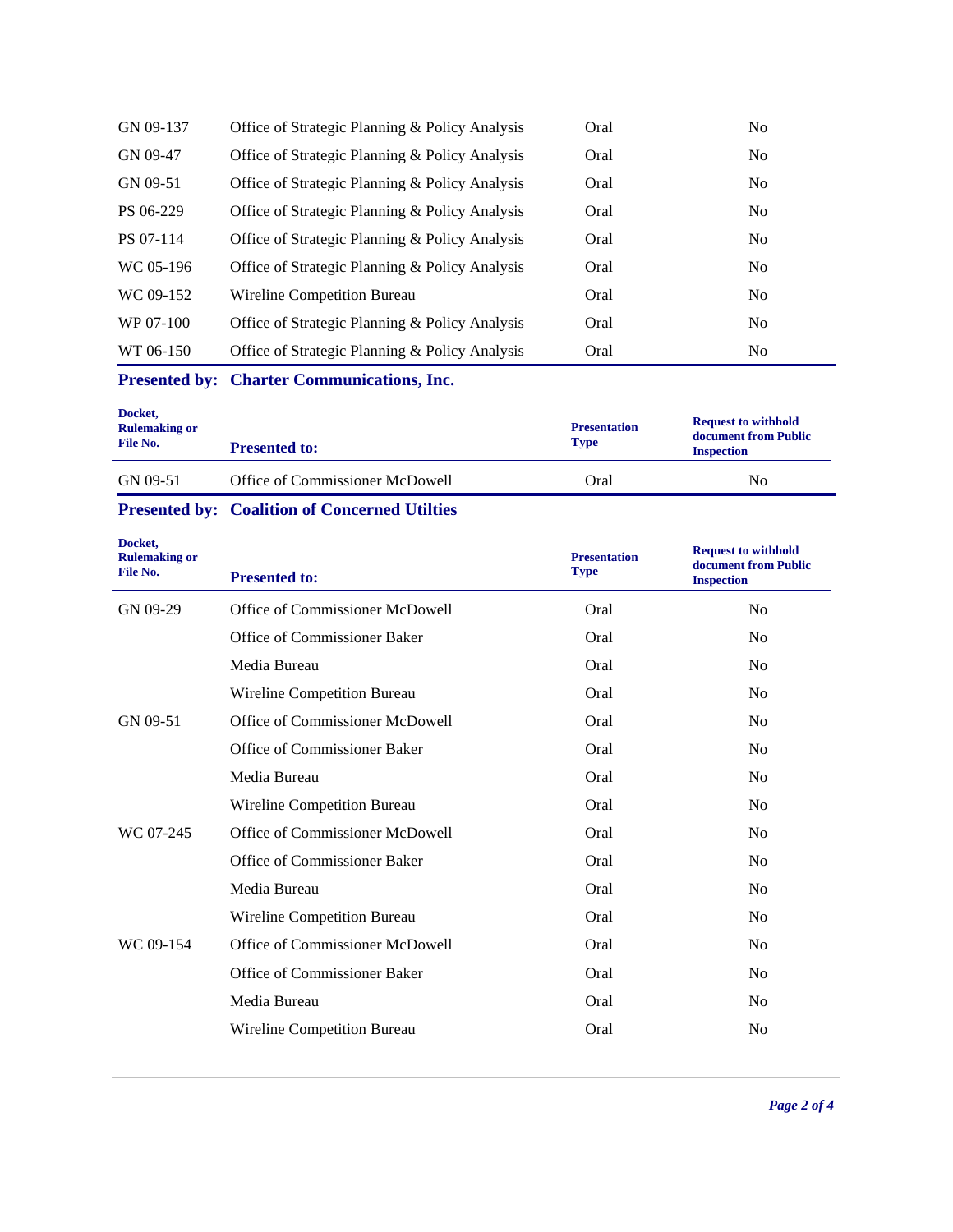## **Presented by: Global Conference Partners**

| Docket,<br><b>Rulemaking or</b><br>File No. | <b>Presented to:</b>        | <b>Presentation</b><br><b>Type</b> | <b>Request to withhold</b><br>document from Public<br><b>Inspection</b> |
|---------------------------------------------|-----------------------------|------------------------------------|-------------------------------------------------------------------------|
| CC 96-45                                    | Wireline Competition Bureau | Oral                               | No                                                                      |
| WC 07-135                                   | Wireline Competition Bureau | Oral                               | No                                                                      |

# **Presented by: Hughes Communications, Inc., et al.**

| Docket,<br><b>Rulemaking or</b><br>File No. | <b>Presented to:</b>         | <b>Presentation</b><br><b>Type</b> | <b>Request to withhold</b><br>document from Public<br><b>Inspection</b> |
|---------------------------------------------|------------------------------|------------------------------------|-------------------------------------------------------------------------|
| GN 09-51                                    | <b>Commissioner McDowell</b> | Oral                               | No                                                                      |
|                                             | <b>Commissioner Baker</b>    | Oral                               | No                                                                      |

# **Presented by: National Cable & Telecommunications Association**

| Docket,<br><b>Rulemaking or</b><br>File No. | <b>Presented to:</b>                           | <b>Presentation</b><br><b>Type</b> | <b>Request to withhold</b><br>document from Public<br><b>Inspection</b> |
|---------------------------------------------|------------------------------------------------|------------------------------------|-------------------------------------------------------------------------|
| $CC 01-92$                                  | Office of Strategic Planning & Policy Analysis | Oral                               | N <sub>0</sub>                                                          |
|                                             | Wireline Competition Bureau                    | Oral                               | N <sub>o</sub>                                                          |
| CC 96-45                                    | Office of Strategic Planning & Policy Analysis | Oral                               | N <sub>0</sub>                                                          |
|                                             | Wireline Competition Bureau                    | Oral                               | N <sub>0</sub>                                                          |
| GN 09-51                                    | Office of Strategic Planning & Policy Analysis | Oral                               | N <sub>0</sub>                                                          |
|                                             | Wireline Competition Bureau                    | Oral                               | N <sub>0</sub>                                                          |
| WC 05-337                                   | Office of Strategic Planning & Policy Analysis | Oral                               | N <sub>0</sub>                                                          |
|                                             | Wireline Competition Bureau                    | Oral                               | N <sub>0</sub>                                                          |
| WC 07-245                                   | Office of Strategic Planning & Policy Analysis | Oral                               | No.                                                                     |
|                                             | Wireline Competition Bureau                    | Oral                               | N <sub>0</sub>                                                          |
| WC 09-154                                   | Office of Strategic Planning & Policy Analysis | Oral                               | N <sub>0</sub>                                                          |
|                                             | Wireline Competition Bureau                    | Oral                               | N <sub>0</sub>                                                          |

## **Presented by: New EA, Inc., et al.**

| Docket,<br><b>Rulemaking or</b><br>File No. | <b>Presented to:</b>                              | <b>Presentation</b><br><b>Type</b> | <b>Request to withhold</b><br>document from Public<br><b>Inspection</b> |
|---------------------------------------------|---------------------------------------------------|------------------------------------|-------------------------------------------------------------------------|
| PS 06-229                                   | Public Safety and Homeland Security Bureau        | Oral                               | No                                                                      |
|                                             | Wireless Telecommunications Bureau                | Oral                               | No                                                                      |
| WT 06-150                                   | <b>Public Safety and Homeland Security Bureau</b> | Oral                               | N <sub>0</sub>                                                          |
|                                             | Wireless Telecommunications Bureau                | Oral                               | No.                                                                     |